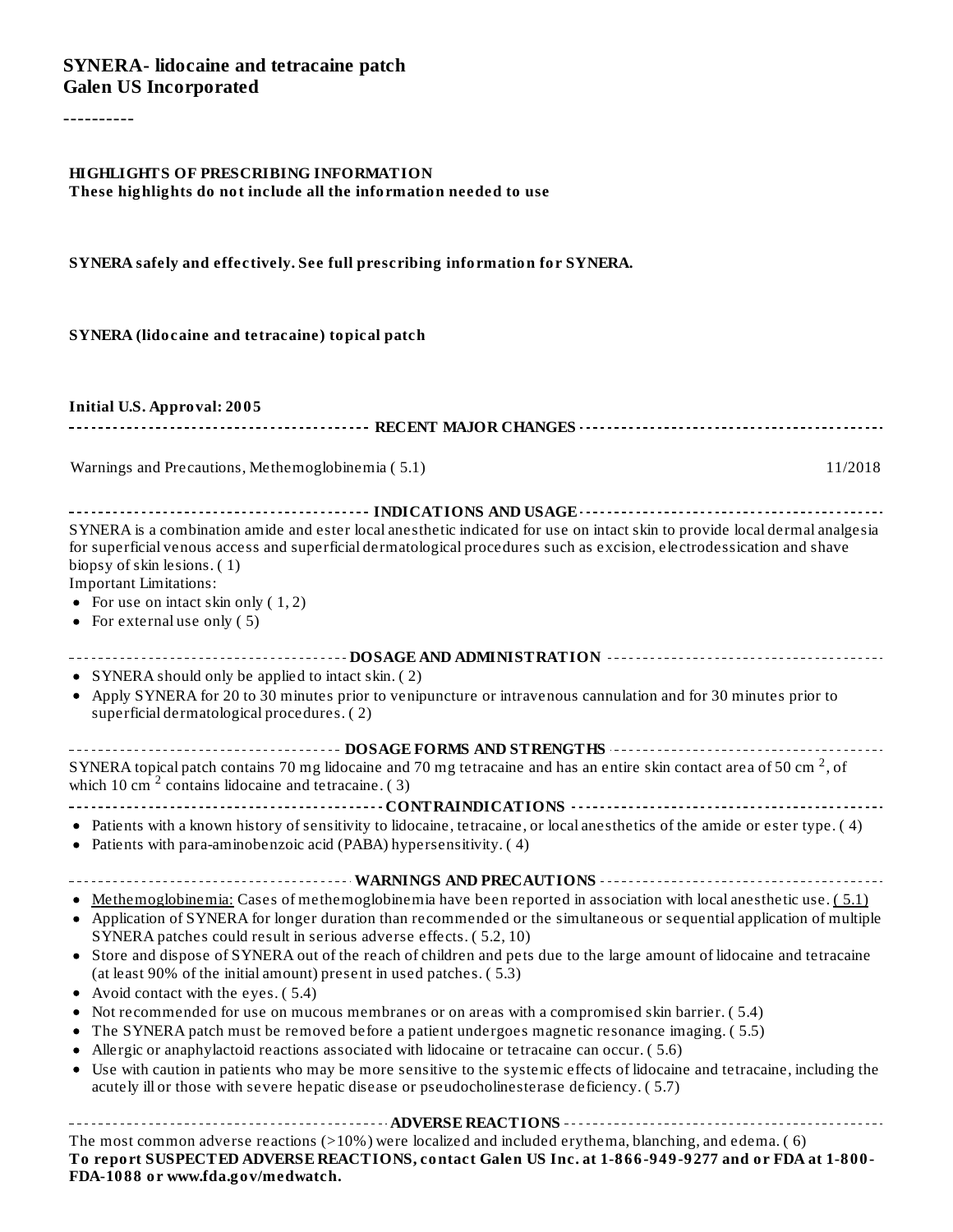#### **DRUG INTERACTIONS**

Systemic toxic effects are thought to be additive and potentially synergistic with lidocaine and tetracaine. Use SYNERA with caution in the following circumstances:

- in patients receiving Class I antiarrhythmic drugs (such as tocainide and mexiletine) (7.2)
- when used concomitantly with other products containing local anesthetic agents ( 7.3)

#### **See 17 for PATIENT COUNSELING INFORMATION.**

**Revised: 12/2020**

| <b>FULL PRESCRIBING INFORMATION: CONTENTS*</b>                                        |
|---------------------------------------------------------------------------------------|
| <b>1 INDICATIONS AND USAGE</b>                                                        |
| <b>2 DOSAGE AND ADMINISTRATION</b>                                                    |
| <b>3 DOSAGE FORMS AND STRENGTHS</b>                                                   |
| <b>4 CONTRAINDICATIONS</b>                                                            |
| <b>5 WARNINGS AND PRECAUTIONS</b>                                                     |
| 5.1 Methemoglobinemia                                                                 |
| 5.2 Overexposure                                                                      |
| 5.3 Storage and Disposal                                                              |
| 5.4 Avoidance of Exposure to Eyes and Mucous Membranes                                |
| 5.5 Magnetic Resonance Imaging                                                        |
| 5.6 Allergic Reactions                                                                |
| 5.7 Special Patient Populations                                                       |
| 5.8 Vaccinations                                                                      |
| <b>6 ADVERSE REACTIONS</b>                                                            |
| 6.1 Clinical Studies Experience                                                       |
| <b>7 DRUG INTERACTIONS</b>                                                            |
| 7.1 Drugs That May Cause Methemoglobinemia When Used with SYNERA                      |
| 7.2 Antiarrhythmic Drugs                                                              |
| 7.3 Local Anesthetics                                                                 |
| <b>8 USE IN SPECIFIC POPULATIONS</b>                                                  |
| 8.1 Pregnancy                                                                         |
| 8.2 Lactation                                                                         |
| 8.4 Pediatric Use                                                                     |
| 8.5 Use in Geriatric Patients                                                         |
| <b>10 OVERDOSAGE</b>                                                                  |
| <b>11 DESCRIPTION</b>                                                                 |
| <b>12 CLINICAL PHARMACOLOGY</b>                                                       |
| 12.1 Mechanism of Action                                                              |
| 12.3 Pharmacokinetics                                                                 |
| <b>13 NONCLINICAL TOXICOLOGY</b>                                                      |
| 13.1 Carcinogenesis, Mutagenesis, Impairment of Fertility                             |
| <b>14 CLINICAL STUDIES</b>                                                            |
| 14.1 Superficial Venous Access                                                        |
| 14.2 Superficial Dermatological Procedures                                            |
| <b>16 HOW SUPPLIED/STORAGE AND HANDLING</b>                                           |
| 16.1 How Supplied                                                                     |
| 16.2 Storage and Handling                                                             |
| <b>17 PATIENT COUNSELING INFORMATION</b>                                              |
| Sections or subsections omitted from the full prescribing information are not listed. |
|                                                                                       |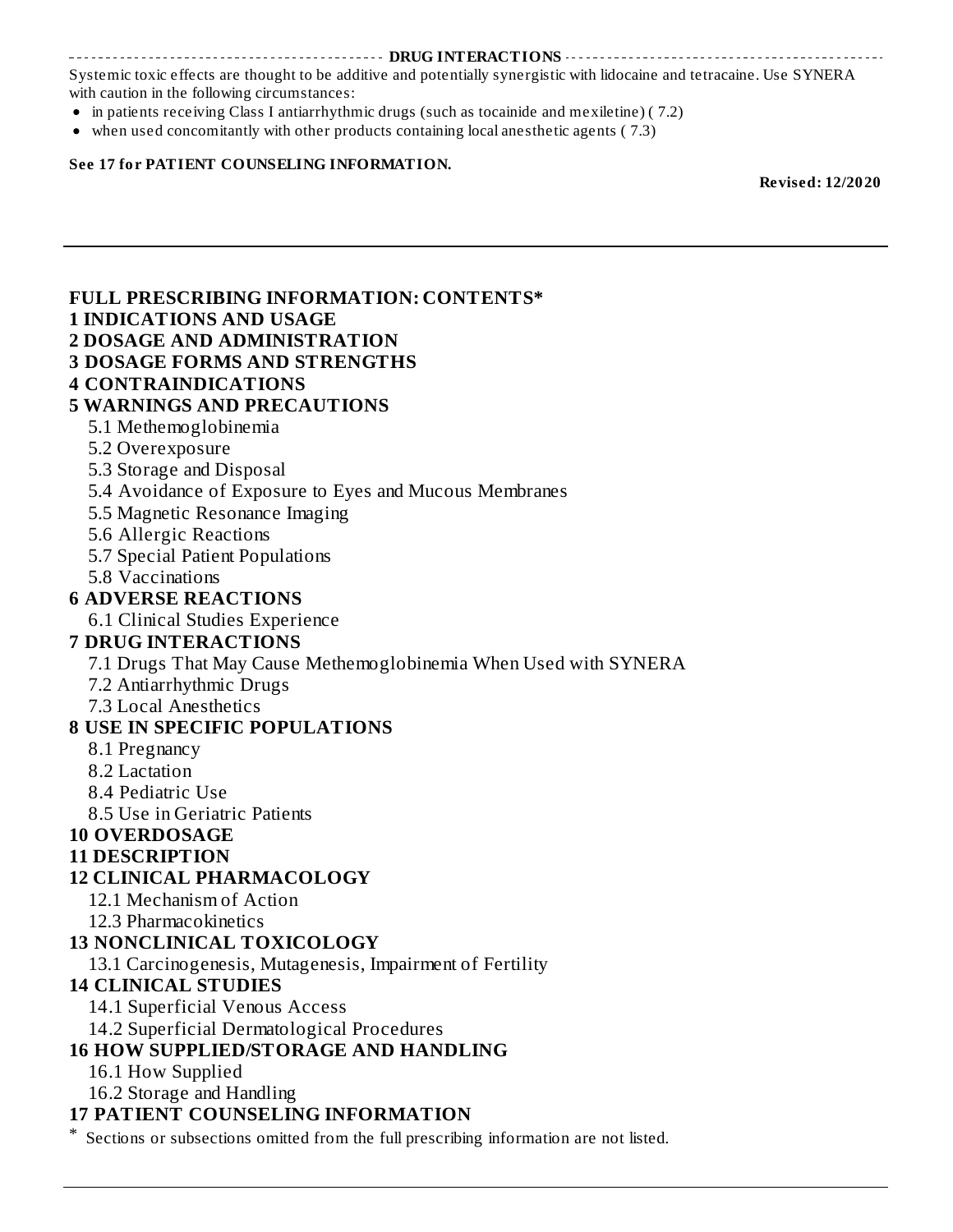#### **FULL PRESCRIBING INFORMATION**

#### **1 INDICATIONS AND USAGE**

SYNERA is a combination amide and ester local anesthetic indicated for use on intact skin to provide local dermal analgesia for superficial venous access and superficial dermatological procedures such as excision, electrodessication and shave biopsy of skin lesions *[see Clinical Studies ( 14)]* .

#### **2 DOSAGE AND ADMINISTRATION**

SYNERA should only be applied to intact skin. Use immediately after opening the pouch.

For adults and children 3 years of age and older:

- **Venipuncture or Intravenous Cannulation:** Prior to venipuncture or intravenous cannulation, apply SYNERA to intact skin for 20 to 30 minutes.
- **Superficial Dermatological Procedures:** For superficial dermatological procedures such as superficial excision or shave biopsy, apply SYNERA to intact skin for 30 minutes prior to the procedure.

While efficacy has not been established for children less than 3 years of age, safe use of SYNERA in infants 4 to 6 months of age was documented in one study.

Simultaneous or sequential application of multiple SYNERA patches is not recommended. However, application of one additional patch at a new location to facilitate venous access is acceptable after a failed attempt. When SYNERA is used concomitantly with other products containing local anesthetic agents, the amount absorbed from all formulations should be considered, as local anesthetics are thought to have at least additive toxicities. If irritation or a burning sensation occurs during application, remove the patch.

### **3 DOSAGE FORMS AND STRENGTHS**

SYNERA topical patch contains 70 mg lidocaine and 70 mg tetracaine, has a total skin contact area of 50  $\text{cm}^2$ , and an active drug-containing area of 10 cm<sup>2</sup>.

### **4 CONTRAINDICATIONS**

- SYNERA is contraindicated in patients with a known history of sensitivity to lidocaine, tetracaine, or local anesthetics of the amide or ester type.
- SYNERA is also contraindicated in patients with para-aminobenzoic acid (PABA) hypersensitivity and in patients with a known history of sensitivity to any other component of the product.

### **5 WARNINGS AND PRECAUTIONS**

#### **5.1 Methemoglobinemia**

Cases of methemoglobinemia have been reported in association with local anesthetic use. Although all patients are at risk for methemoglobinemia, patients with glucose-6-phosphate dehydrogenase deficiency, congenital or idiopathic methemoglobinemia, cardiac or pulmonary compromise, infants under 6 months of age, and concurrent exposure to oxidizing agents or their metabolites are more susceptible to developing clinical manifestations of the condition. If local anesthetics must be used in these patients, close monitoring for symptoms and signs of methemoglobinemia is recommended.

Signs of methemoglobinemia may occur immediately or may be delayed some hours after exposure, and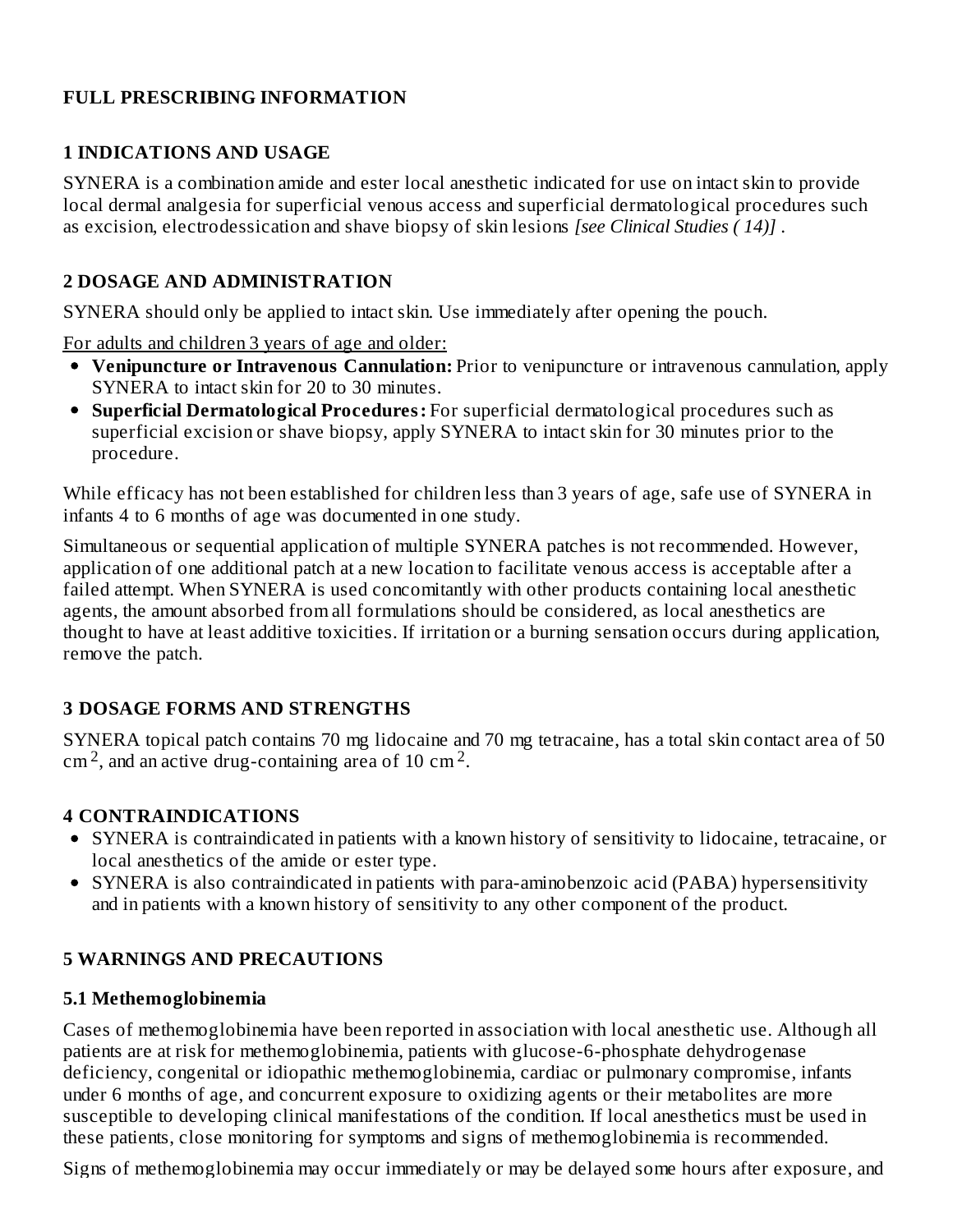are characterized by a cyanotic skin discoloration and/or abnormal coloration of the blood. Methemoglobin levels may continue to rise; therefore, immediate treatment is required to avert more serious central nervous system and cardiovascular adverse effects, including seizures, coma, arrhythmias, and death. Discontinue SYNERA and any other oxidizing agents. Depending on the severity of the signs and symptoms, patients may respond to supportive care, i.e., oxygen therapy, hydration. A more severe clinical presentation may require treatment with methylene blue, exchange transfusion, or hyperbaric oxygen.

### **5.2 Overexposure**

Application of a SYNERA patch for longer duration than recommended, or the simultaneous or sequential application of multiple SYNERA patches, could result in sufficient absorption of lidocaine and tetracaine to result in serious adverse effects *[see Overdosage ( 10)]* .

# **5.3 Storage and Disposal**

Used SYNERA patches contain a large amount of lidocaine and tetracaine (at least 90% of the initial amount). The potential exists for a child or pet to suffer serious adverse effects from chewing or ingesting a new or used SYNERA patch. It is important for patients to store and dispose of SYNERA out of the reach of children and pets.

### **5.4 Avoidance of Exposure to Eyes and Mucous Membranes**

- Contact of SYNERA with the eyes should be avoided based on the findings of severe eye irritation with the use of similar products in animals. Also, the loss of protective reflexes may predispose to corneal irritation and potential abrasion. If eye contact occurs, immediately wash out the eye with water or saline and protect the eye until sensation returns.
- SYNERA is not recommended for use on mucous membranes or on areas with a compromised skin barrier because these uses have not been studied. Application to broken or inflamed skin may result in toxic blood concentrations of lidocaine and tetracaine from increased absorption.

### **5.5 Magnetic Resonance Imaging**

The integrated heating component contains iron powder; therefore, the SYNERA patch must be removed before a patient undergoes magnetic resonance imaging.

### **5.6 Allergic Reactions**

Allergic or anaphylactoid reactions associated with lidocaine, tetracaine, or other components of SYNERA can occur. They are characterized by urticaria, angioedema, bronchospasm, and shock. If an allergic reaction occurs, it should be managed by conventional means.

# **5.7 Special Patient Populations**

- SYNERA should be used with caution in patients who may be more sensitive to the systemic effects of lidocaine and tetracaine particularly the acutely ill or debilitated.
- Patients with severe hepatic disease or pseudocholinesterase deficiency, because of their inability to metabolize local anesthetics normally, are at a greater risk of developing toxic plasma concentrations of lidocaine and tetracaine.

### **5.8 Vaccinations**

Lidocaine has been shown to inhibit viral and bacterial growth. The effect of SYNERA on intradermal injections of live vaccines has not been determined.

# **6 ADVERSE REACTIONS**

### **6.1 Clinical Studies Experience**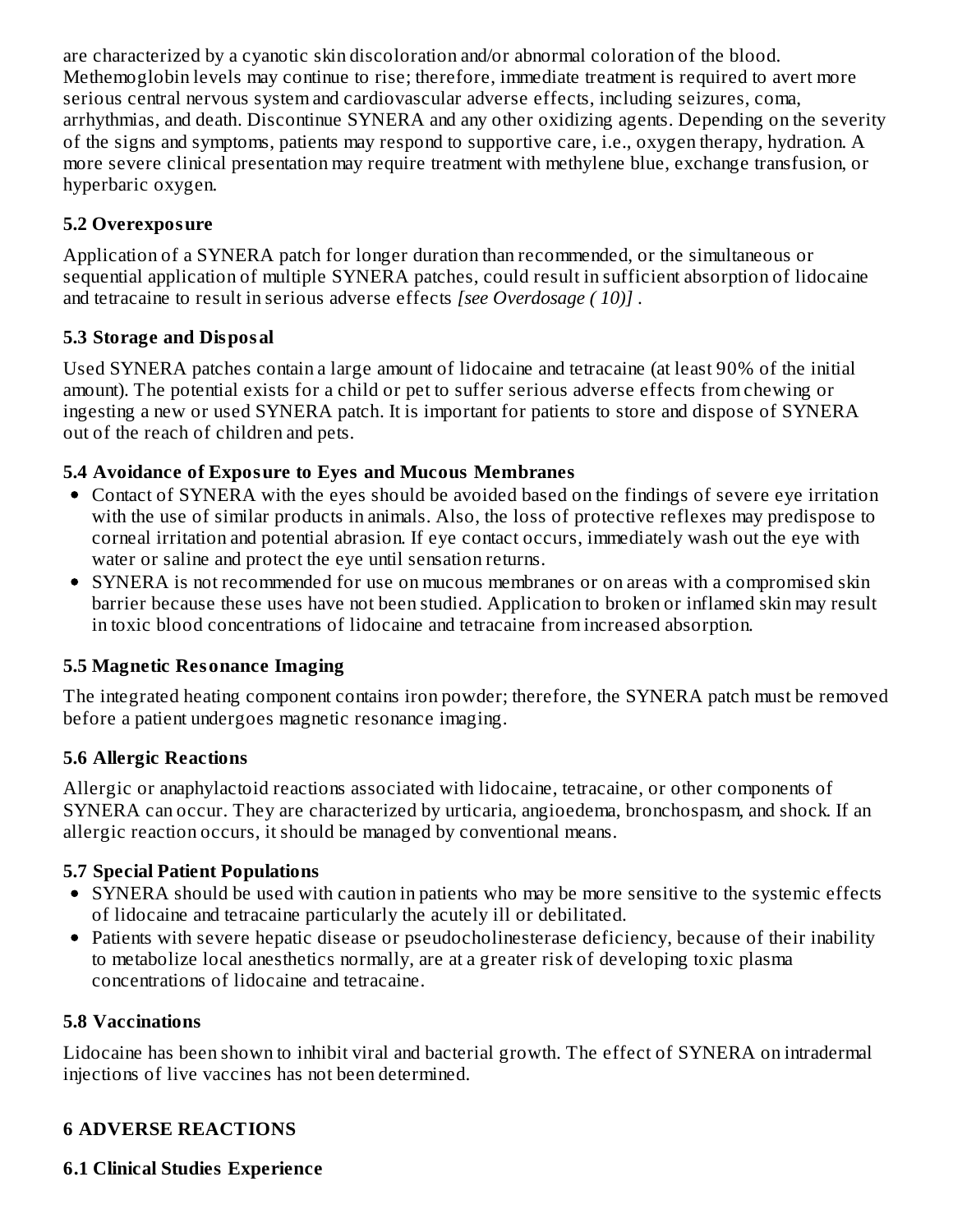Because clinical trials are conducted under widely varying conditions, adverse reaction rates observed in the clinical trials of a drug cannot be directly compared to rates in the clinical trials of another drug and may not reflect the rates observed in clinical practice.

Three different formulations were studied during clinical development of SYNERA: Developmental A (n=138), Developmental B (n=30), and the SYNERA final formulation (n=1281). The developmental patch formulations each contained the same amount of the active drug (70 mg each of lidocaine and tetracaine) as the final patch formulation, but varying amounts of excipients, principally polyvinyl alcohol and water. Data obtained from studies utilizing the developmental patches have been included in the overall evaluation of SYNERA safety (calculation of adverse event incidence).

#### **Most common advers e events in clinical trials**

# **Localized Reactions**

During or immediately after treatment with SYNERA, the skin at the site of treatment may develop erythema, blanching, edema, or abnormal sensation. In clinical studies involving 1449 SYNERA-treated subjects, the most common local reactions were erythema (71%), blanching (12%) and edema (12%). These reactions were generally mild, resolving spontaneously soon after patch removal. There were no treatment-related serious adverse events.

Other application site reactions of various types (contact dermatitis, rash, skin discoloration) occurred in less than 4% of SYNERA-treated patients during clinical trials. Of these adverse events, 75% were mild, resolving spontaneously soon after patch removal.

Application site-related adverse events that occurred in 1% or less of SYNERA-treated subjects included rash, pruritus, pain, contact dermatitis, infection, skin discoloration, allergic reaction, blister, paresthesia, urticaria, and vesiculobullous rash.

# **Allergic Reactions**

Allergic or anaphylactoid reactions can occur with the active or inactive components of SYNERA. They may be characterized by urticaria, angioedema, bronchospasm, and shock. Allergic reactions to the patch should be managed by conventional means.

# **Systemic (Dos e-Related) Reactions**

Systemic adverse reactions that occurred in 1% or less of SYNERA-treated subjects included dizziness, headache, nausea, somnolence, and vomiting. Systemic adverse effects of lidocaine and tetracaine are similar in nature to those observed with other amide and ester local anesthetic agents, including CNS excitation and/or depression (light-headedness, nervousness, apprehension, euphoria, confusion, dizziness, drowsiness, tinnitus, blurred or double vision, vomiting, sensations of heat, cold or numbness, twitching, tremors, convulsions, unconsciousness, respiratory depression and arrest). Excitatory CNS reactions may be brief or not occur at all, in which case the first manifestation may be drowsiness merging into unconsciousness. Signs of CNS toxicity may start at plasma concentrations of lidocaine as low as 1000 ng/mL. The plasma concentrations at which tetracaine toxicity may occur are less well characterized; however, systemic toxicity with tetracaine is thought to occur with much lower plasma concentrations compared with lidocaine. The toxicity of co-administered local anesthetics is thought to be at least additive. Cardiovascular manifestations may include bradycardia, hypotension and cardiovascular collapse leading to arrest.

# **7 DRUG INTERACTIONS**

# **7.1 Drugs That May Caus e Methemoglobinemia When Us ed with SYNERA**

Patients who are administered local anesthetics are at increased risk of developing methemoglobinemia when concurrently exposed to the following drugs, which could include other local anesthetics: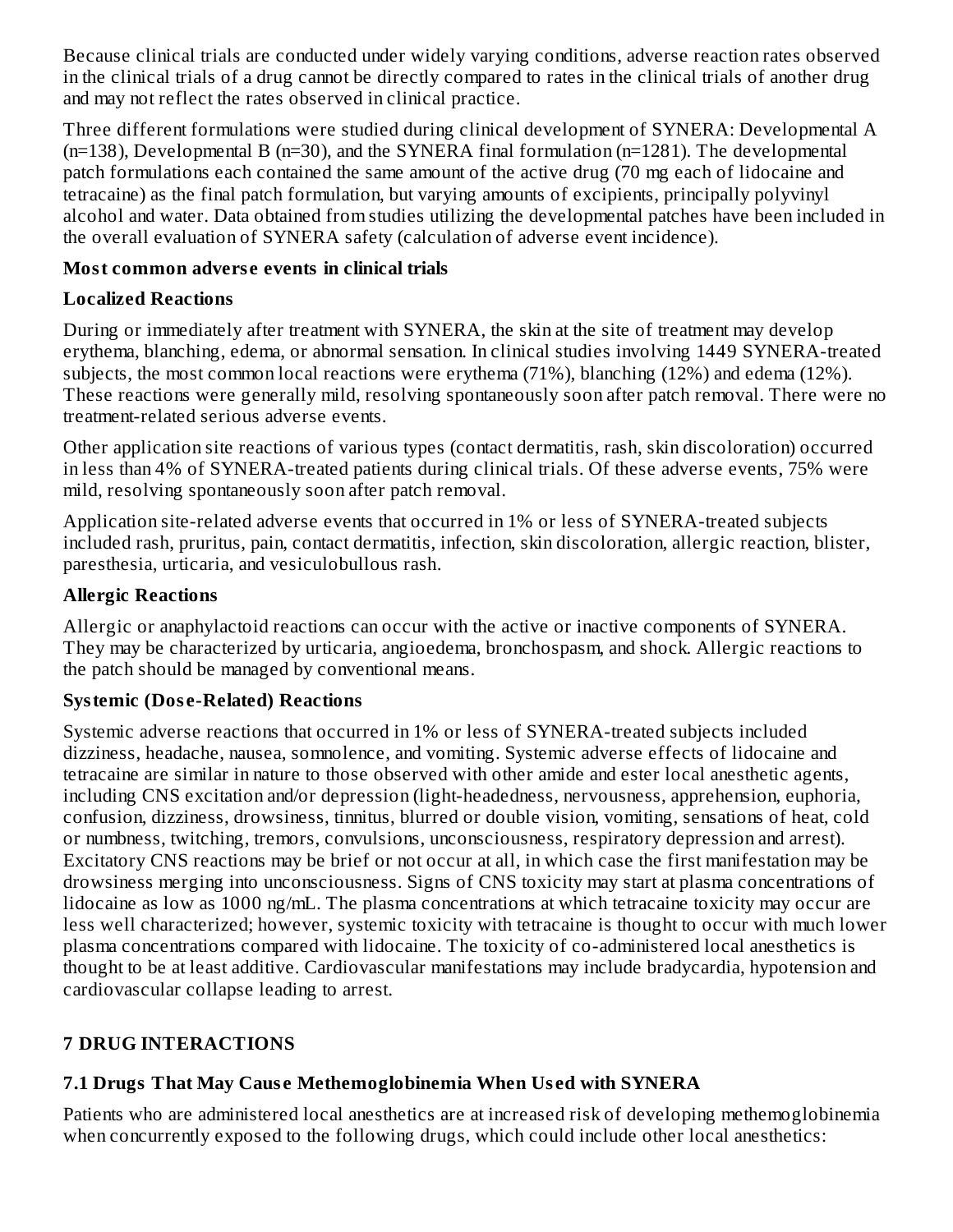| $Cl$ ass              | <b>Examples</b>                                     |
|-----------------------|-----------------------------------------------------|
| Nitrates/Nitrites     | nitric oxide, nitroglycerin, nitroprusside, nitrous |
|                       | oxide                                               |
| Local anesthetics     | articaine, benzocaine, bupivacaine, lidocaine,      |
|                       | mepivacaine, prilocaine, procaine, ropivacaine,     |
|                       | tetracaine                                          |
| Antineoplastic agents | cyclophosphamide, flutamide, hydroxyurea,           |
|                       | ifosfamide, rasburicase                             |
| Antibiotics           | dapsone, nitrofurantoin, para-aminosalicylic acid,  |
|                       | sulfonamides                                        |
| Antimalarials         | chloroquine, primaquine                             |
| Anticonvulsants       | phenobarbital, phenytoin, sodium valproate          |
| Other drugs           | acetaminophen, metoclopramide, quinine,             |
|                       | sulfasalazine                                       |

#### **Examples of Drugs Associated with Methemoglobinemia:**

#### **7.2 Antiarrhythmic Drugs**

SYNERA should be used with caution in patients receiving Class I antiarrhythmic drugs (such as tocainide and mexiletine) since the systemic toxic effects are thought to be additive and potentially synergistic with lidocaine and tetracaine.

#### **7.3 Local Anesthetics**

When SYNERA is used concomitantly with other products containing local anesthetic agents, the amount absorbed from all formulations should be considered since the systemic toxic effects are thought to be additive and potentially synergistic with lidocaine and tetracaine.

#### **8 USE IN SPECIFIC POPULATIONS**

#### **8.1 Pregnancy**

#### Risk Summary

There are no available data on SYNERA use in pregnant women to determine a drug-associated risk of major birth defects, miscarriage, or adverse maternal or fetal outcomes. Available data from an epidemiologic study and case series with parenteral lidocaine use in pregnant women have not identified a drug-associated risk of major birth defects, miscarriage, or other adverse maternal or fetal outcomes. Published data on tetracaine use in pregnant women are not sufficient to determine any drugassociated risks. The amount of lidocaine and tetracaine systemically absorbed from SYNERA is low compared to the parenteral route of administration and is not expected to result in significant fetal exposure. Systemic exposure of SYNERA is directly related to both the duration of application and the surface area over which it is applied *[see Clinical Pharmacology ( 12.3)].*

In an animal reproduction study, pregnant rats administered lidocaine, containing 1:100,000 epinephrine, injected into the masseter muscle of the jaw or into the gum of the lower jaw on Gestation Day 11 at 0.8 times the Single Dermal Administration (SDA) resulted in developmental delays in neonates. Subcutaneous administration of tetracaine to pregnant rats and rabbits did not produce adverse embryofetal effects at 1 times the SDA when administered during the period of organogenesis *(see Data).*

The estimated background risk of major birth defects and miscarriage for the indicated population is unknown. All pregnancies have a background risk of birth defect, loss, or other adverse outcomes. In the U.S. general population, the estimated background risk of major birth defects and miscarriage in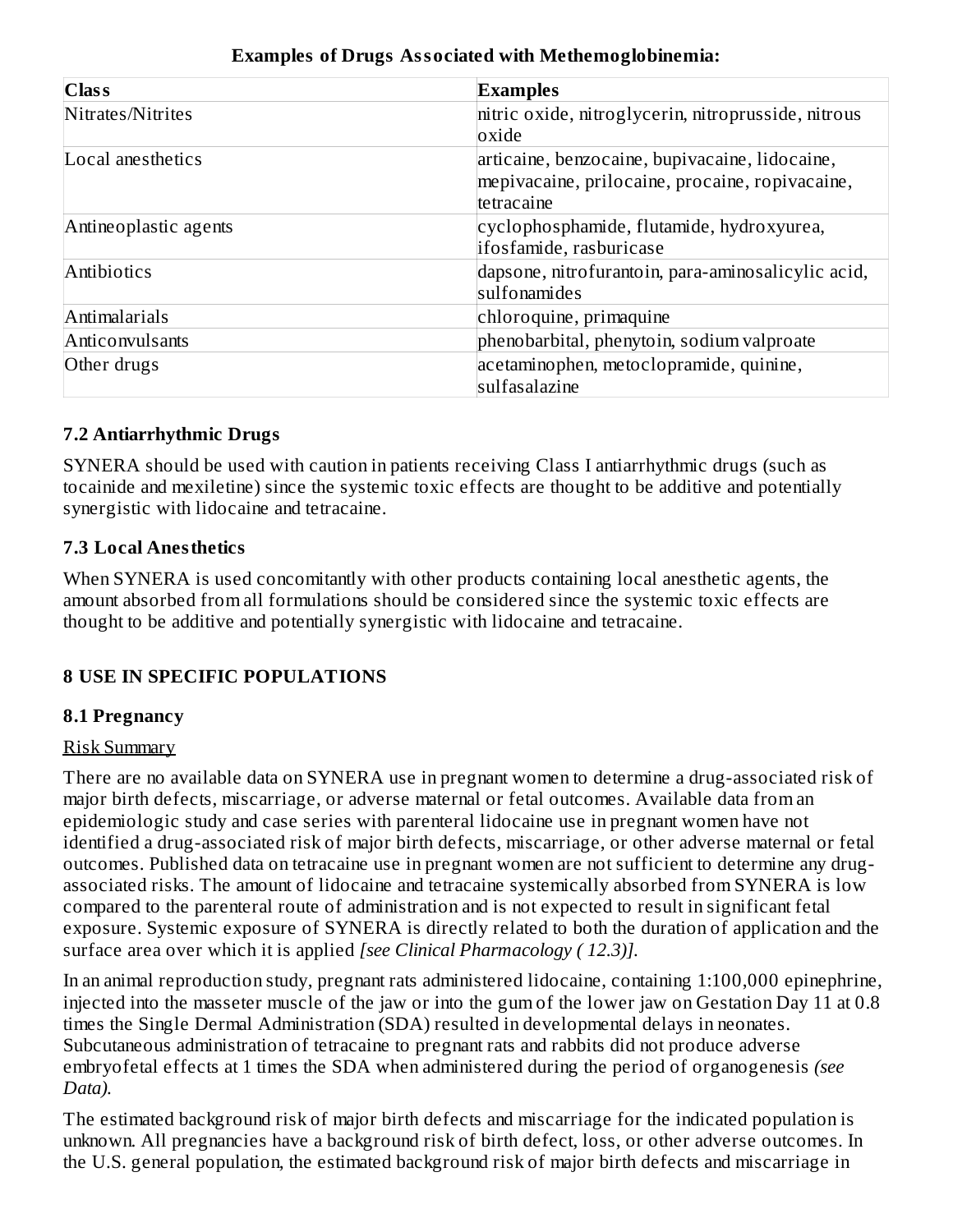clinically recognized pregnancies is 2 to 4% and 15 to 20%, respectively.

# Data

# *Animal Data*

Lidocaine was not teratogenic in rats given subcutaneous doses up to 60 mg/kg (360 mg/m  $^2$  or 8 times the SDA on a mg/m<sup>2</sup> basis) or in rabbits up to 15 mg/kg (180 mg/m<sup>2</sup> or 4 times the SDA on a mg/m<sup>2</sup> basis) during the period of organogenesis. Tetracaine was not teratogenic in rats given subcutaneous doses up to 10 mg/kg (60 mg/m<sup>2</sup> or 1 times the SDA on a mg/m<sup>2</sup> basis) or in rabbits up to 5 mg/kg (60 mg/m<sup>2</sup> or 1 times the SDA on a mg/m<sup>2</sup> basis) during the period of organogenesis. SYNERA components (lidocaine and tetracaine) given as a 1:1 eutectic mixture during the period of organogenesis were not teratogenic in rats (60 mg/m<sup>2</sup> or 1 times the SDA on a mg/m<sup>2</sup> basis) or rabbits (120 mg/m<sup>2</sup> or 3 times the SDA on a mg/m<sup>2</sup> basis).

Lidocaine, containing 1:100,000 epinephrine, at a dose of 6 mg/kg (36 mg/m<sup>2</sup> or 0.8 times the SDA on a mg/m<sup>2</sup> basis) injected into the masseter muscle of the jaw or into the gum of the lower jaw of Long-Evans hooded pregnant rats on Gestation Day 11 led to developmental delays in neonatal behavior among offspring. Developmental delays were observed for negative geotaxis, static righting reflex, visual discrimination response, sensitivity and response to thermal and electrical shock stimuli, and water maze acquisition. The developmental delays of the neonatal animals were transient with responses becoming comparable to untreated animals later in life. The clinical relevance of the animal data is uncertain.

In a published study, lidocaine administered to pregnant rats by continuous subcutaneous infusion during the period of organogenesis at 100, 250, and 500 mg/kg/day, did not produce any structural abnormalities, but did result in lower fetal weights at 500 mg/kg/day dose (3000 mg/m<sup>2</sup> or 69 times the SDA on a mg/m<sup>2</sup> basis) in the absence of maternal toxicity.

Pre- and postnatal maturational, behavioral, or reproductive development was not affected by maternal subcutaneous administration of tetracaine during gestation and lactation up to doses of 7.5 mg/kg (45 mg/m<sup>2</sup> or 1 times the SDA on a mg/m<sup>2</sup> basis).

### **8.2 Lactation**

### Risk Summary

There are no data on the presence of tetracaine in human milk, the effects on the breastfed infant, or the effect on milk production. Published studies on parenterally administered lidocaine have reported the presence of lidocaine in human milk with milk:plasma ratios ranging between 0.4 to 1.1. Available data on lidocaine's effects on the breastfed child have not revealed a consistent pattern of associated adverse effects. The amount of lidocaine present in human milk following topical administration is unknown, but systemic absorption from topical lidocaine is low *[see Clinical Pharmacology ( 12.3)]* . The developmental and health benefits of breastfeeding should be considered along with the mother's clinical need for SYNERA and any potential adverse effects on the breastfed child from SYNERA or from the underlying maternal condition.

### Clinical Considerations

# *Minimizing exposure*

Advise breastfeeding women not to apply SYNERA directly to the nipple and areola to avoid direct infant exposure.

# **8.4 Pediatric Us e**

The safety and effectiveness of SYNERA have been established in pediatric patients 3 years and older based on adequate and well-controlled studies *[see Clinical Studies ( 14)]* . While efficacy has not been established for children less than 3 years of age, the safety of SYNERA in infants has been evaluated in one study in which 34 infants 4 to 6 months of age received SYNERA. The recommended application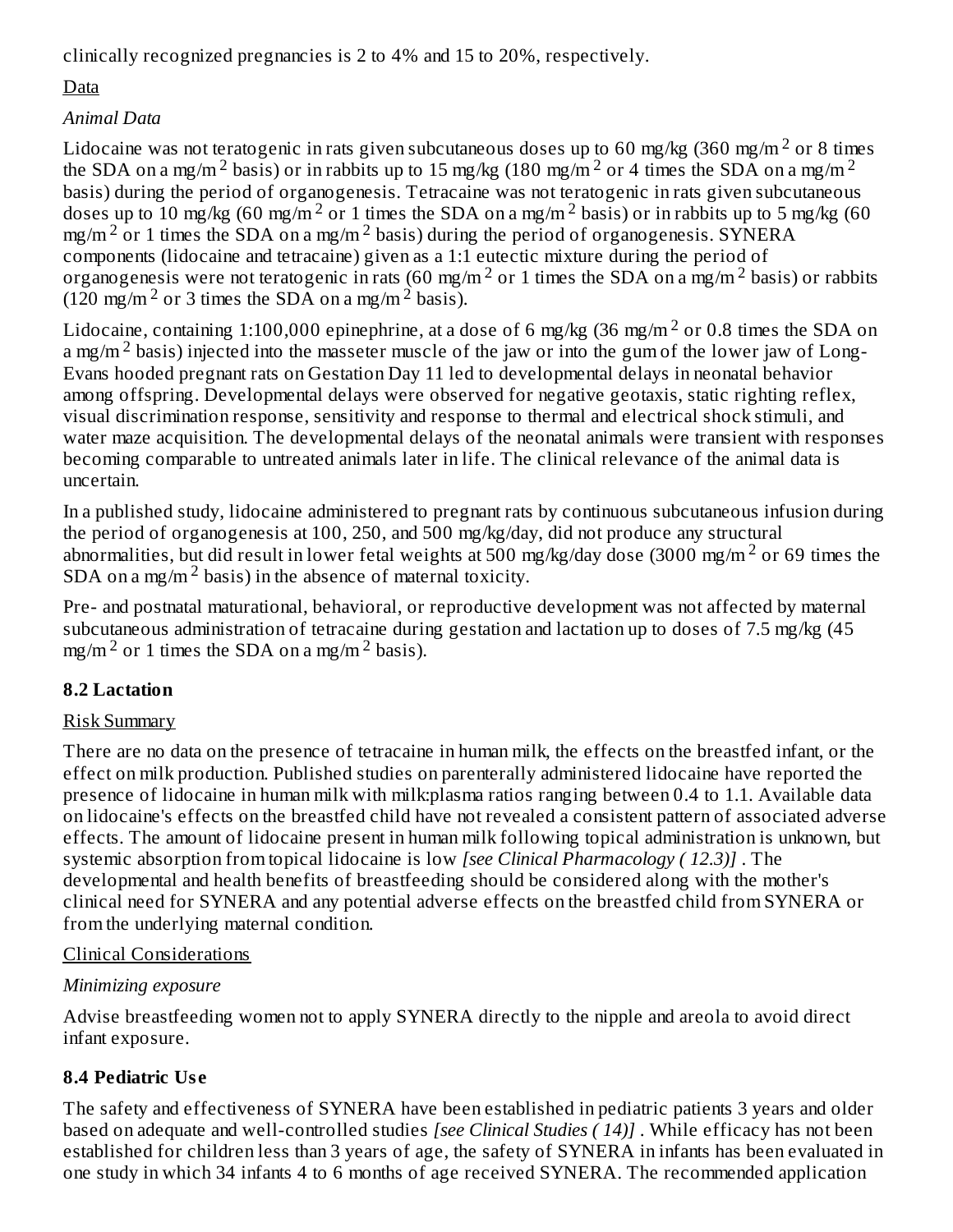time for the patch for pediatric patients is the same as for adults. Simultaneous or sequential application of more than two SYNERA patches to children is not recommended as it has not been adequately studied.

#### **8.5 Us e in Geriatric Patients**

In the controlled clinical studies, 139 patients over 65 years of age, including 41 patients over 75 years of age, received SYNERA. Visual Analog Scale (VAS) pain score differences between SYNERA and placebo were considerably lower in the geriatric subjects than in the rest of the adult population. No overall differences in safety were observed between geriatric subjects and younger subjects. However, increased sensitivity in individual patients greater than 65 years of age cannot be ruled out. After intravenous dosing, the elimination half-life of lidocaine is significantly longer in elderly patients (2.5 hours) than in younger patients (1.5 hours).

### **10 OVERDOSAGE**

In adults the maximum peak plasma concentrations of lidocaine and tetracaine following application of two to four SYNERA patches for 30-60 minutes were less than 9 ng/mL and tetracaine levels were not detectable. In children, the maximum observed peak plasma concentrations of lidocaine were 63 ng/mL and 331 ng/mL after the application of one or two SYNERA patches, respectively. Higher maximum concentrations of lidocaine were observed for younger children when compared to older children. The maximum concentration of tetracaine observed in children was 65 ng/mL, and most values obtained were <0.9 ng/mL. Signs of CNS toxicity may start at plasma concentrations of lidocaine as low as 1000 ng/mL, and the risk of seizures generally increases with increasing plasma levels.

Very high levels of lidocaine can cause respiratory arrest, coma, decreases in cardiac output, total peripheral resistance and mean arterial pressure, ventricular arrhythmias and cardiac arrest. Tetracaine is associated with a profile of systemic CNS and cardiovascular adverse events similar to lidocaine, although toxicity associated with tetracaine is thought to occur at lower doses compared to lidocaine. The toxicity of co-administered local anesthetics is thought to be at least additive. In the absence of massive topical overdose or oral ingestion, other etiologies for the clinical effects or overdosage from other sources of lidocaine, tetracaine or other local anesthetics should be considered. The management of overdosage includes close monitoring, supportive care and symptomatic treatment. Dialysis is of negligible value in the treatment of acute overdosage of lidocaine.

# **11 DESCRIPTION**

SYNERA consists of a thin, uniform layer of a local anesthetic formulation with an integrated, oxygenactivated heating component that is intended to enhance the delivery of the local anesthetic. The drug formulation is an emulsion in which the oil phase is a eutectic mixture of lidocaine 70 mg and tetracaine 70 mg. The eutectic mixture has a melting point below room temperature and therefore exists as a liquid oil rather than as crystals. The surface area of the entire SYNERA patch is approximately 50 cm<sup>2</sup>, 10  $cm<sup>2</sup>$  of which is active.

Lidocaine is chemically designated as acetamide, 2-(diethylamino)-N-(2,6-dimethylphenyl), has an octanol:water partition ratio of 182 at pH 7.3 and has the following structure: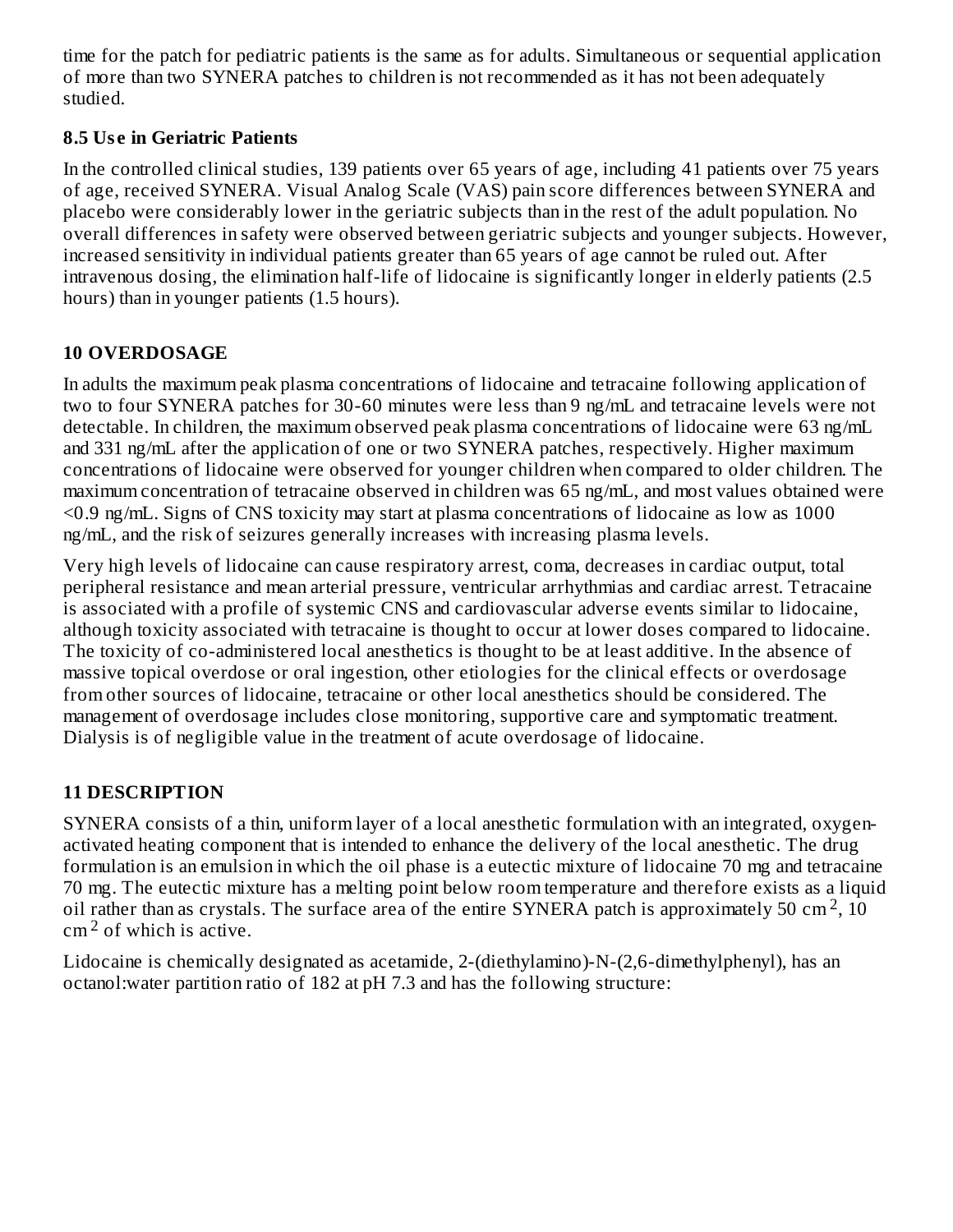

Tetracaine is chemically designated as 2-(dimethylamino)ethyl p-(butylamino)benzoate, has an octanol:water partition ratio of 5370 at pH 7.3 and has the following structure:



Each SYNERA patch contains lidocaine 70 mg and tetracaine 70 mg in a eutectic mixture. The SYNERA formulation also contains the following inactive ingredients: polyvinyl alcohol, sorbitan monopalmitate, water, methylparaben and propylparaben.

The SYNERA heating component generates a mild warming that is intended to enhance the delivery of the local anesthetic. SYNERA begins to heat once the patch is removed from the pouch and is exposed to oxygen in the air. Although the patch may increase skin temperature by up to approximately 5ºC, maximum skin temperature will not exceed 40ºC. The heating component is composed of iron powder, activated carbon, sodium chloride, wood flour, water and filter paper.

# **12 CLINICAL PHARMACOLOGY**

### **12.1 Mechanism of Action**

SYNERA applied to intact skin provides local dermal analgesia by the release of lidocaine and tetracaine from the patch into the skin. Lidocaine is an amide-type local anesthetic agent and tetracaine is an ester-type local anesthetic agent. Both lidocaine and tetracaine block sodium ion channels required for the initiation and conduction of neuronal impulses, resulting in local anesthesia.

### **12.3 Pharmacokinetics**

Absorption - Application of one SYNERA patch for 30 minutes in adults produced peak plasma concentrations of lidocaine less than 5 ng/mL while plasma levels of tetracaine were below the limit of quantitation (<0.9 ng/mL) in all subjects tested ( $n = 12$ , see Table 1). SYNERA application up to 60 minutes did not significantly increase plasma levels of lidocaine or tetracaine compared to a 30-minute application.

#### **Table 1 Absorption of Lidocaine and Tetracaine from SYNERA in Normal Adult Volunteers (n = 12)**

| Number of<br><b>SYNERA</b><br>Patches | Age<br>Range<br>(yr) | Application<br>Time (min) | $\therefore$ Drug Content (mg) Absorbed $\sim$ | Estimated<br>IA mount<br>$(mg)^*$ | $\lfloor$ Cmax (ng/mL) $\lfloor$ Tmax (hr) |  |
|---------------------------------------|----------------------|---------------------------|------------------------------------------------|-----------------------------------|--------------------------------------------|--|
|---------------------------------------|----------------------|---------------------------|------------------------------------------------|-----------------------------------|--------------------------------------------|--|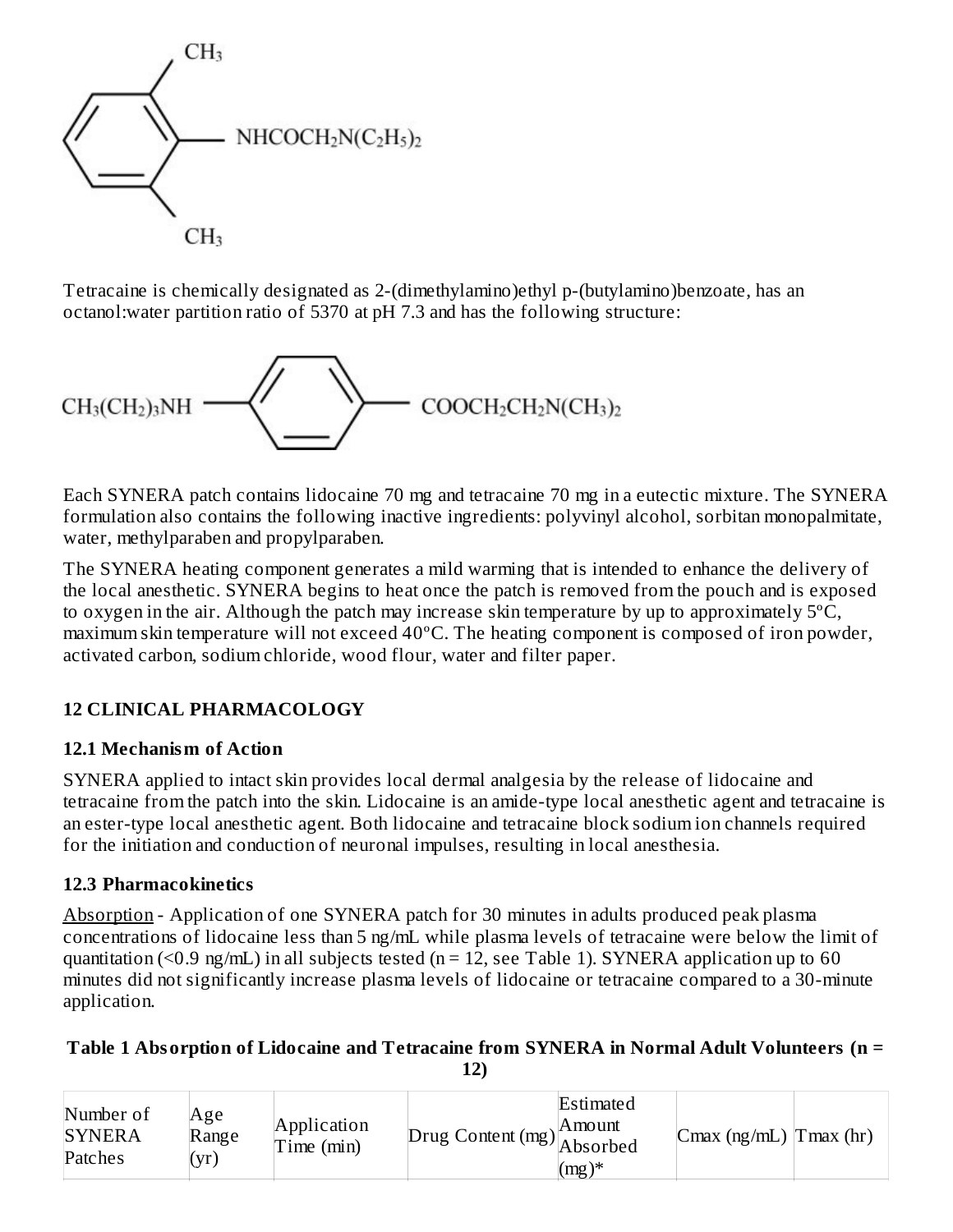|   | 18-65 | 30 | Lidocaine, 70     | -<br>1.7 | -<br>∣⊥., | -<br>. |
|---|-------|----|-------------------|----------|-----------|--------|
| ⊔ |       |    | 70<br>Tetracaine, | 1.0      | $\sim$ U. | na     |

\* Estimated absorbed dose was calculated by subtracting the residual amount of drug in each patch from the labeled claim

na = not applicable

The surface area of application was 10 cm  $^2$  per SYNERA patch.

Application of SYNERA to broken or inflamed skin or more than four simultaneous or sequentially applied SYNERA patches could result in higher plasma levels of local anesthetic that carries the risk of systemic toxicity.

Simultaneous or sequential application of multiple SYNERA patches is not recommended. However, plasma levels of lidocaine and tetracaine have been determined in clinical pharmacology studies following multiple successive and simultaneous applications of SYNERA patches on intact skin. Maximum plasma levels of lidocaine after the application of a) four successive SYNERA patches for 30 minutes each with a 30-minute interval between each patch application, and b) three SYNERA patches for 60 minutes each with a 60-minute interval between each application were less than 12 ng/mL and 8 ng/mL, respectively. Tetracaine was not detected in plasma following either treatment. Simultaneous application of two or four SYNERA patches for 60 minutes produced peak plasma concentrations of lidocaine of less than 9 ng/mL, while tetracaine plasma concentrations were not detectable in all subjects (n=22). Sequential 30-minute applications of four SYNERA patches at 60 minute intervals produced peak plasma concentrations of lidocaine of less than 12 ng/mL, while tetracaine plasma concentrations were below the limit of quantitation  $(n=11)$ .

Distribution - When lidocaine is administered intravenously to healthy volunteers, the steady-state volume of distribution is approximately 0.8 to 1.3 L/kg. At lidocaine concentrations observed following the recommended product application, approximately 75% of lidocaine is bound to plasma proteins, primarily alpha-1-acid glycoprotein. At much higher plasma concentrations (1 to 4 mcg/mL of free base) the plasma protein binding of lidocaine is concentration dependent. Lidocaine crosses the placental and blood brain barriers, presumably by passive diffusion *[see Use in Specific Populations ( 8.1)]* . CNS toxicity is seen with plasma levels of 5000 ng/mL of lidocaine; however a small number of patients reportedly may show signs of toxicity at approximately 1000 ng/mL. Volume of distribution and protein binding have not been determined for tetracaine due to rapid hydrolysis in plasma.

Metabolism - It is not known if lidocaine or tetracaine is metabolized in the skin. Lidocaine is metabolized rapidly by the liver to a number of metabolites including monoethylglycinexylidide (MEGX) and glycinexylidide (GX), both of which have pharmacologic activity similar to, but less potent than that of lidocaine. The major metabolic pathway of lidocaine, sequential N-deethylation to monoethylglycinexylidide (MEGX) and glycinexylidide (GX), is primarily mediated by CYP1A2 with a minor role of CYP3A4. The metabolite, 2,6-xylidine, has unknown pharmacologic activity. Following intravenous administration of lidocaine, MEGX and GX concentrations in serum range from 11% to 36% and from 5% to 11% of lidocaine concentrations, respectively. Serum concentrations of MEGX were about one-third the serum lidocaine concentrations. Tetracaine undergoes rapid hydrolysis by plasma esterases. Primary metabolites of tetracaine include para-aminobenzoic acid and diethylaminoethanol, both of which have an unspecified activity.

Elimination -The half-life of lidocaine elimination from the plasma following intravenous administration is approximately 1.8 hr. Lidocaine and its metabolites are excreted by the kidneys. More than 98% of an absorbed dose of lidocaine can be recovered in the urine as metabolites or parent drug. Less than 10% of lidocaine is excreted unchanged in adults, and approximately 20% is excreted unchanged in neonates. The systemic clearance is approximately 8-10 mL/min/kg. During intravenous studies, the elimination half-life of lidocaine was statistically significantly longer in elderly patients (2.5 hours) than in younger patients (1.5 hours). The half-life and clearance for tetracaine have not been established for humans, but hydrolysis in the plasma is rapid.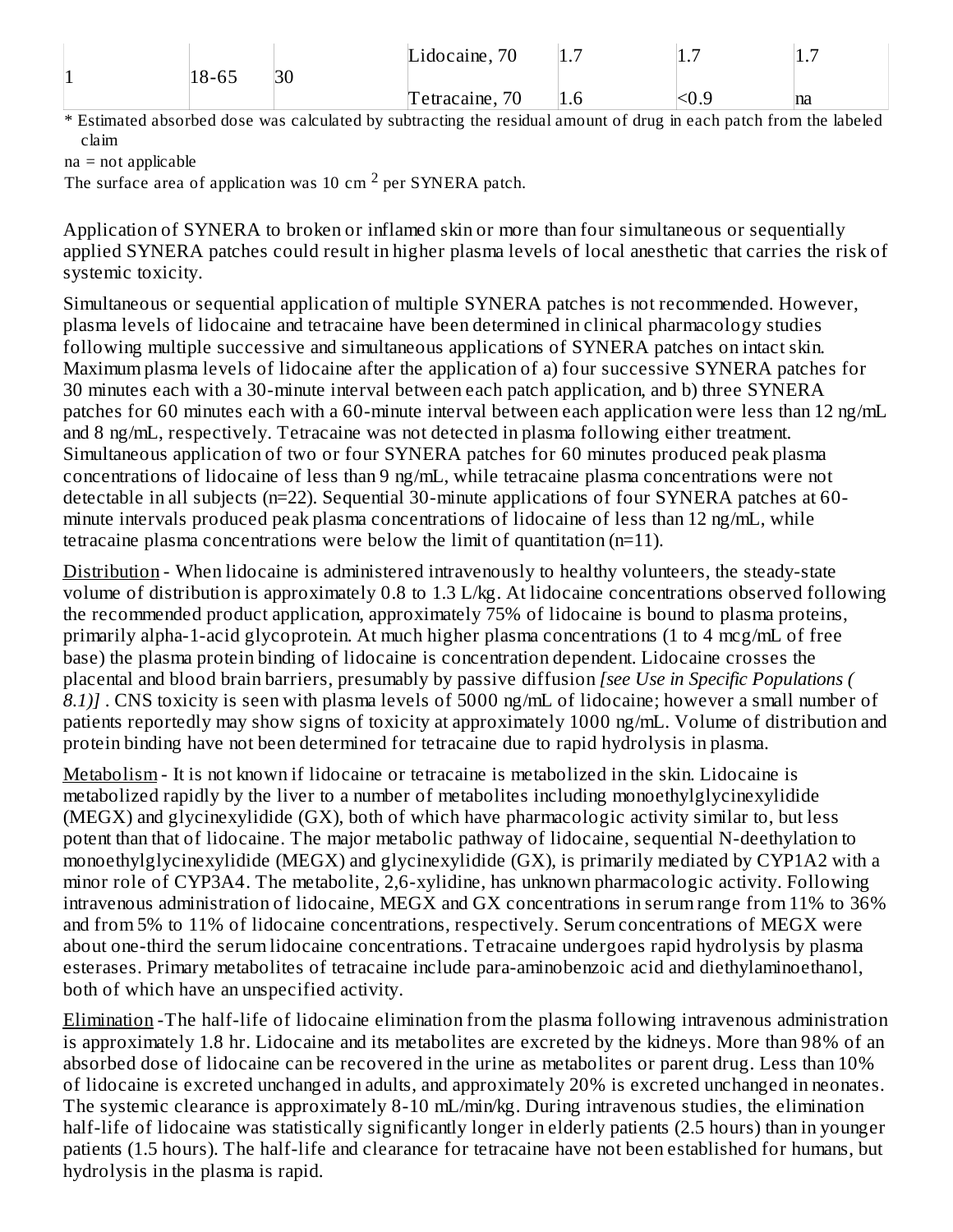Pediatric Patients - Application of one SYNERA patch for up to 30 minutes in children 4 months to 12 years of age (n=18) produced maximum peak plasma concentrations of lidocaine and tetracaine of 63 ng/mL and 65 ng/mL, respectively. Application of two SYNERA patches for up to 30 minutes to children 4 months to 12 years of age (n=19) produced peak lidocaine levels of up to 331 ng/mL and tetracaine levels of less than 5 ng/mL.

Elderly - After application of one SYNERA patch for 20 minutes, plasma levels of lidocaine and tetracaine were not detectable in elderly subjects ( $> 65$  years of age, mean 72.0  $\pm$ 4.3 years, n=10). After simultaneous application of two SYNERA patches for 60 minutes to elderly subjects (> 65 years of age, mean 69.5  $\pm$ 3.7 years, n=12), the maximum peak lidocaine concentration was 6 ng/mL and tetracaine was not detectable. During intravenous studies, the elimination half-life of lidocaine was statistically significantly longer in elderly patients (2.5 hours) than in younger patients (1.5 hours).

Cardiac, Renal and Hepatic Impairment - No specific pharmacokinetic studies were conducted. The half-life of lidocaine may be increased in individuals with cardiac or hepatic dysfunction. There is no established half-life for tetracaine due to rapid hydrolysis in the plasma.

# **13 NONCLINICAL TOXICOLOGY**

#### **13.1 Carcinogenesis, Mutagenesis, Impairment of Fertility**

Carcinogenesis **-** Long-term studies in animals have not been performed to evaluate the carcinogenic potential of either lidocaine or tetracaine.

Mutagenesis **-** The mutagenic potential of lidocaine base and tetracaine base has been determined in the in vitro Ames Bacterial Reverse Mutation Assay, the in vitro chromosome aberration assay using Chinese hamster ovary cells, and the in vivo mouse micronucleus assay. Lidocaine was negative in all three assays. Tetracaine was negative in the in vitro Ames assay and the in vivo mouse micronucleus assay. In the in vitro chromosome aberration assay, tetracaine was negative in the absence of metabolic activation, and equivocal in the presence of metabolic activation.

Impairment of Fertility **-** Lidocaine did not affect fertility in female rats when given via continuous subcutaneous infusion via osmotic minipumps up to doses of 250 mg/kg/day (1500 mg/m<sup>2</sup> or 35 times the SDA on a mg/m<sup>2</sup> basis). Although lidocaine treatment of male rats increased the copulatory interval and lead to a dose-related decreased homogenization resistant sperm head count, daily sperm production, and spermatogenic efficiency, the treatment did not affect overall fertility in male rats when given subcutaneous doses up to 60 mg/kg (360 mg/m<sup>2</sup> or 8 times the SDA on a mg/m<sup>2</sup> basis). Tetracaine did not affect fertility in male or female rats when given subcutaneous doses up to 7.5 mg/kg (45 mg/m<sup>2</sup> or 1 times the SDA on a mg/m<sup>2</sup> basis). Multiples of exposure are based on an SDA of 70 mg each of lidocaine and tetracaine in SYNERA patch for 30 minutes to a 60 kg person (43 mg/m<sup>2</sup>).

### **14 CLINICAL STUDIES**

### **14.1 Superficial Venous Access**

Three randomized, double-blind, placebo controlled clinical trials in adult and geriatric subjects evaluated the degree of dermal analgesia upon venipuncture following a 20-minute treatment with SYNERA or a placebo patch (patch with heating component but no drug). In each trial, subjects received SYNERA on one arm and placebo patch on the other. In all three studies pain was measured by a 100 mm VAS in which a lower VAS score corresponds to less pain. In the first study in 21 subjects, median VAS scores for SYNERA and placebo treatments were 1 mm and 9 mm, respectively. In the second study in 40 subjects, median VAS scores were 5 mm and 28 mm for SYNERA and placebo treatments, respectively. In the third study, in 40 subjects over the age of 65 years, median VAS scores for SYNERA and placebo treatments were 8 mm and 14 mm, respectively.

In a randomized, double-blind, placebo controlled study, 61 pediatric patients received either SYNERA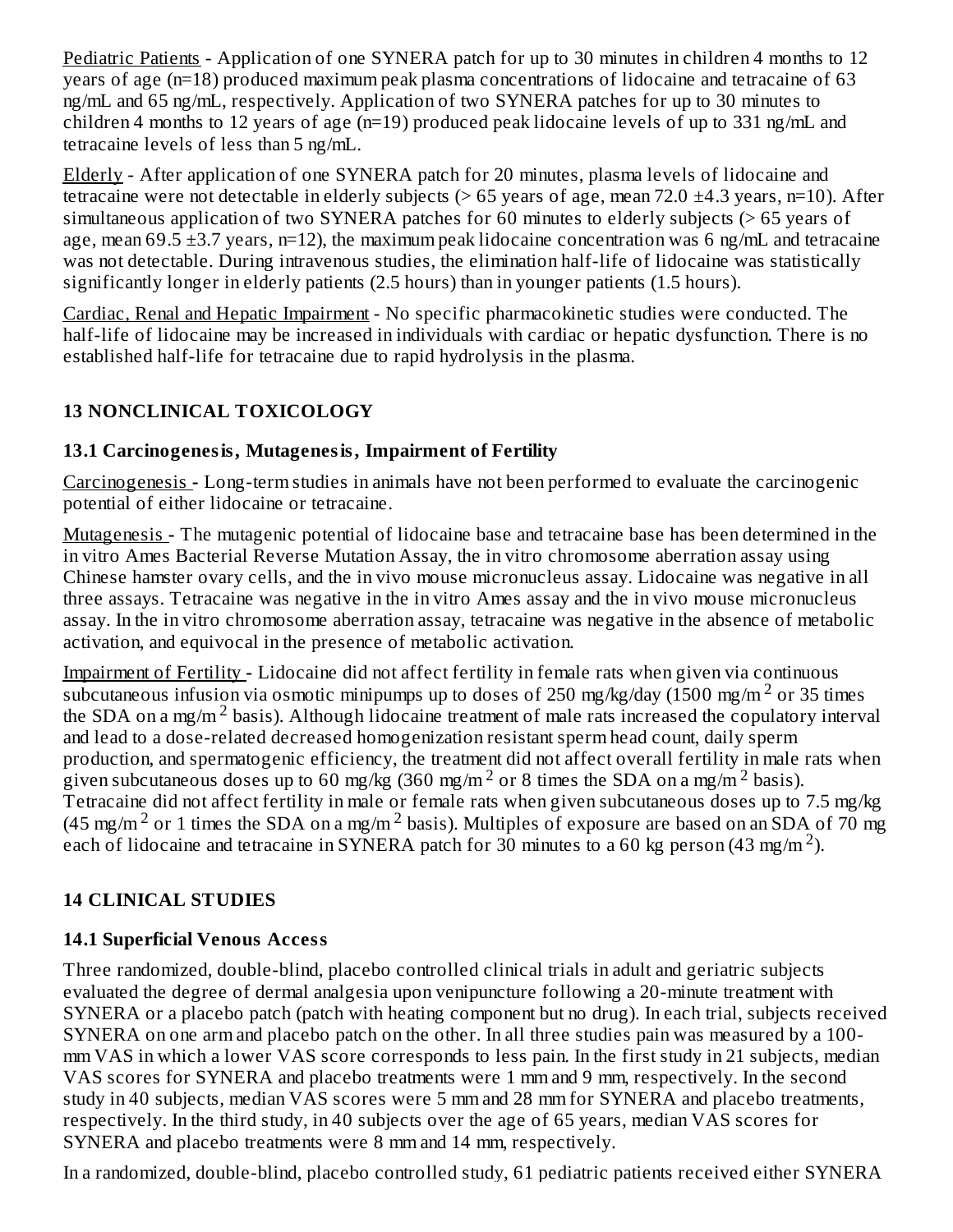or placebo for 20 minutes prior to venipuncture or IV cannulation in the antecubital fossa or dorsum of the hand. Subjects were stratified by age group (3 to 6 years and 7 to 17 years). Children in the younger group reported less pain on IV cannulation with SYNERA than with placebo, as rated using a six-point Oucher pain scale with faces. Children in the older group rated their pain using an eleven-point Oucher pain scale that contained both faces and numbers. Pain scores on IV cannulation in the older children treated with SYNERA were not significantly different from pain scores in those treated with placebo.

In a double-blind trial in 250 adults, subjects were randomized to receive either SYNERA without heating element or SYNERA with heating element, prior to venipuncture. Median VAS scores for the patch with the heating element and without the heating element were 17 mm and 22 mm, respectively.

#### **14.2 Superficial Dermatological Procedures**

In one randomized, double-blind, placebo controlled study, 94 adult subjects received either SYNERA or placebo patch for 30 minutes prior to a superficial dermatological procedure such as superficial excision, shave biopsy or electrodessication. Median VAS scores for SYNERA and placebo treatments were 5 mm and 31 mm, respectively. In a similarly designed study in 74 subjects over the age of 65 years, less pain was reported following SYNERA treatment compared to placebo with median VAS scores for SYNERA and placebo treatments of 10 mm and 23 mm, respectively.

In a randomized, double-blind, placebo controlled study, 88 pediatric patients were stratified by age group (3 to 6 years and 7 to 17 years) to receive a 30-minute application of either SYNERA or placebo patch, prior to lidocaine injection. In younger children who used the Oucher pain scale with faces, those receiving SYNERA reported less pain from lidocaine injection than those receiving placebo. Older children used the numerical Oucher pain scale to report pain intensity. There was no difference between treatments observed in the older children.

### **16 HOW SUPPLIED/STORAGE AND HANDLING**

#### **16.1 How Supplied**

SYNERA is available as the following:

| NDC 10885-002-01 | One individually packaged SYNERA patch         |
|------------------|------------------------------------------------|
| NDC 10885-002-10 | Box of 10 individually packaged SYNERA patches |

#### **16.2 Storage and Handling**

**Store at 25°C (77°F); excursions permitted to 15 to 30°C (59 to 86°F)** [see USP Controlled Room Temperature].

Keep out of reach of children and pets.

Apply SYNERA immediately upon removal from the protective pouch.

Do not cut the patch or otherwise remove the top cover as this could cause the patch to heat to temperatures that could cause thermal injury. Do not cover the holes on the top side of the patch **as this could caus e the patch not to heat.**

Hands should be washed after handling SYNERA, and eye contact with SYNERA should be avoided. The used patch should be disposed of immediately. The adhesive sides of the patch should be folded together and the patch should then be thrown away in a location that is out of the reach of children and pets.

### **17 PATIENT COUNSELING INFORMATION**

Advise patients to read the FDA-approved patient labeling ( Instructions for Use).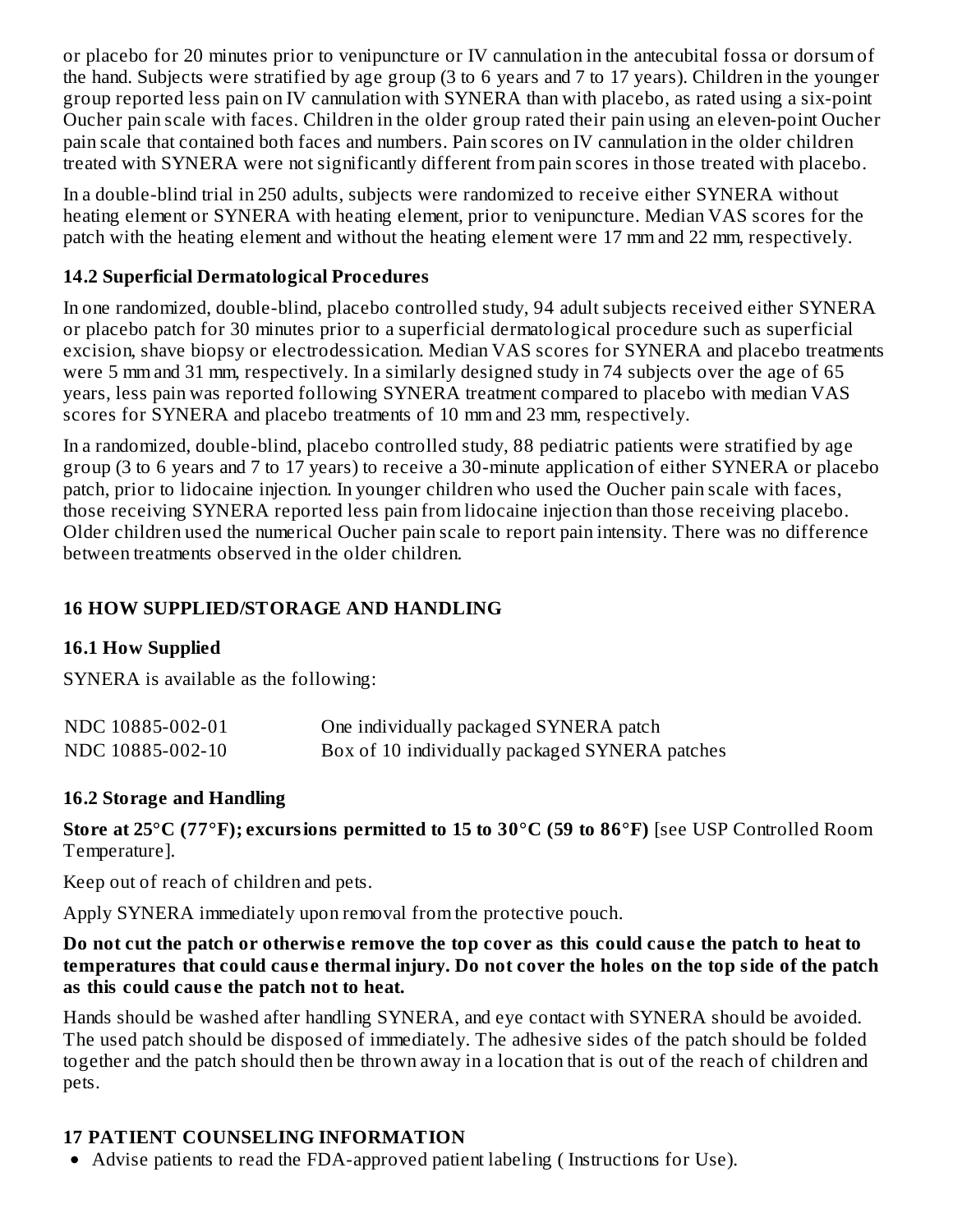- Advise patients that SYNERA is a patch containing two medicines (lidocaine and tetracaine) that are known as local anesthetics, and a heating component. These medicines are used to lessen the pain associated with superficial venous access and superficial dermatological procedures such as excision, electrodessication and shave biopsy of skin lesions.
- Advise patients that SYNERA should be applied immediately after opening the pouch. Instruct patients to not cut or remove the top cover of the patch as this could result in thermal injury.
- Advise patients that keeping a patch on longer than recommended or applying multiple patches simultaneously or sequentially could result in systemic absorption sufficient to result in serious adverse effects that are typical of drugs in this class.
- Advise patients that the patch must be removed before magnetic resonance imaging.
- Advise patients that SYNERA is contraindicated in patients with a known history of sensitivity to lidocaine, tetracaine, local anesthetics of the amide or ester type, or any other component of the product and in patients with para-aminobenzoic acid (PABA) hypersensitivity.
- Advise patients that SYNERA should be used with caution in patients who may be more sensitive to the systemic effects of lidocaine and tetracaine, including the acutely ill, the debilitated, and those with compromised hepatic function. Patients with severe hepatic disease or pseudocholinesterase deficiency are at greater risk of developing toxic plasma concentrations.
- Advise patients that SYNERA should be used with caution in patients receiving class I antiarrhythmics and/or other local anesthetics, because the systemic toxic effects may be additive and potentially synergistic with lidocaine and tetracaine.
- Advise patients not to use SYNERA if they have a history of methemoglobinemia.
- Inform patients that use of local anesthetics may cause methemoglobinemia, a serious condition that must be treated promptly. Advise patients or caregivers to stop use and seek immediate medical attention if they or someone in their care experience the following signs or symptoms: pale, gray, or blue colored skin (cyanosis); headache; rapid heart rate; shortness of breath; lightheadedness; or fatigue.
- Advise patients to avoid contact of SYNERA with the eyes due to potential irritation or abrasion. If contact occurs, immediately wash the eye with water or saline, and protect it until sensation returns.
- Advise patients that SYNERA should only be applied to intact skin. Inform patients that exposure of the skin to SYNERA may result in erythema, blanching and edema; these reactions are generally mild, resolving spontaneously soon after the patch is removed.
- Advise patients that SYNERA is not for use on mucous membranes or on areas with broken skin.
- Advise patients that if skin irritation or a burning sensation occurs during application, the product should be removed.
- Inform patients of the signs of an allergic or anaphylactoid reaction (urticaria, angioedema, bronchospasm, and shock). Instruct patients to seek immediate emergency help if these occur.
- Advise patients that SYNERA may lead to diminished or blocked sensation in the treated skin; therefore, patients should avoid inadvertent trauma (rubbing, scratching, or exposure to heat or cold) before complete sensation returns.
- Advise patients to contact their healthcare professional if they don't recall where to apply the patch.
- Instruct patients to store SYNERA and to discard used patches out of the reach of children and pets.
- The effect of SYNERA on intradermal injections of live vaccines has not been determined.
- Advise breastfeeding women not to apply SYNERA directly to the nipple and areola to avoid direct infant exposure *[see Use in Specific Populations ( 8.2)]* .

| Manufactured for: | Galen US Inc. |
|-------------------|---------------|
|                   | 25 Fretz Road |
|                   | Souderton     |
|                   | PA 18964      |

Copyright Galen US Inc. © 2020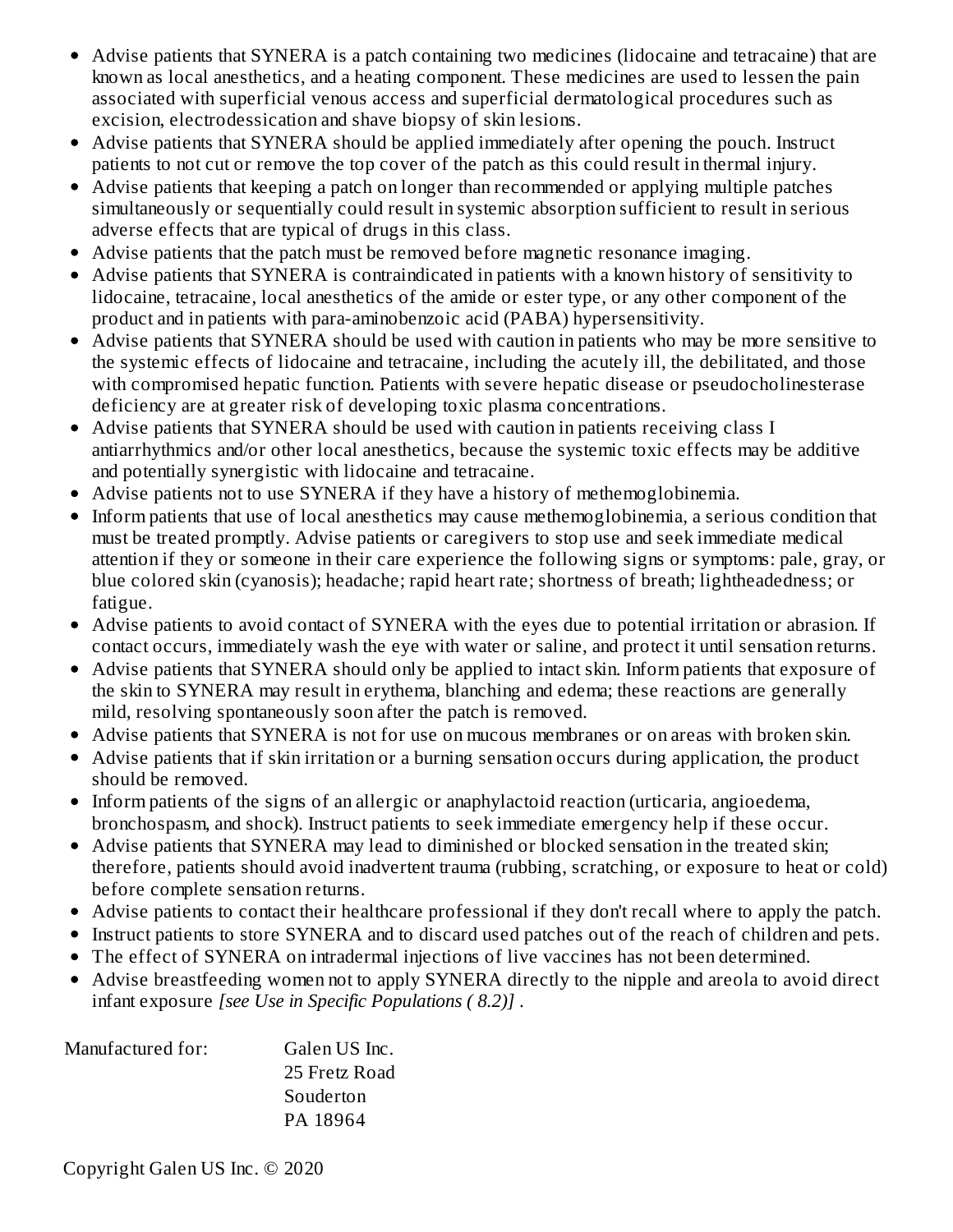For medical information about SYNERA, call 1-866-949-9277.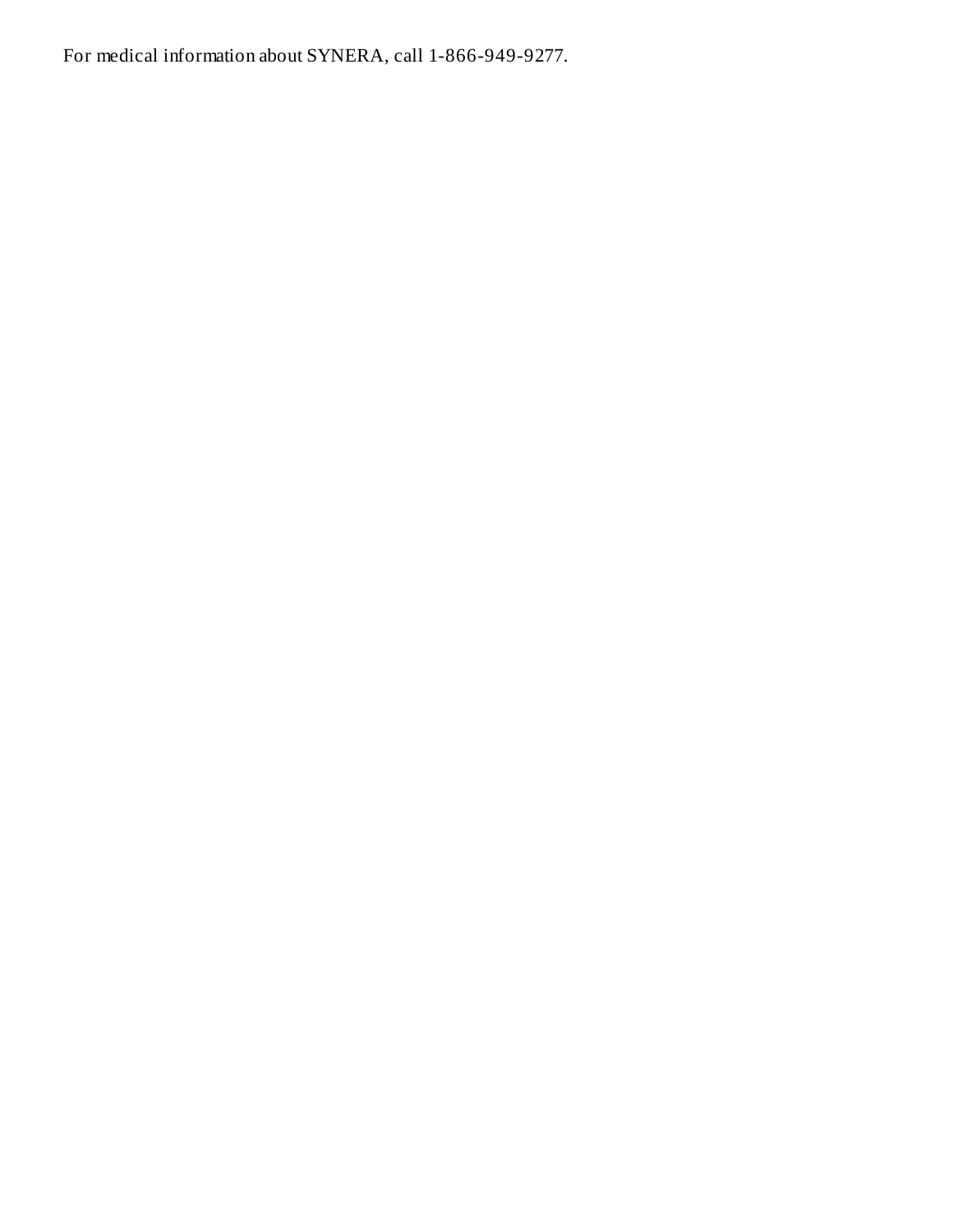

# **INSTRUCTIONS FOR USE**

#### Leave the patch in the foil pouch until you read this leaflet

#### **WHAT THE PATCH DOES:**

The medicine on this patch is used to numb the skin that it covers. The safety and effectiveness of SYNERA® have been established in adults and children 3 years of age and older.

#### **FOLLOW THE INSTRUCTIONS BELOW. AND THESE SAFETY TIPS:**

- Do not put the patch on your lips or near your eyes. If you get medicine from the patch in your eye, rinse your eye with water and protect it until the numbness goes away.
- Do not cut or tear the patch.
- Do not get water on the patch.
- . Keep the patch away from children and pets at all times.

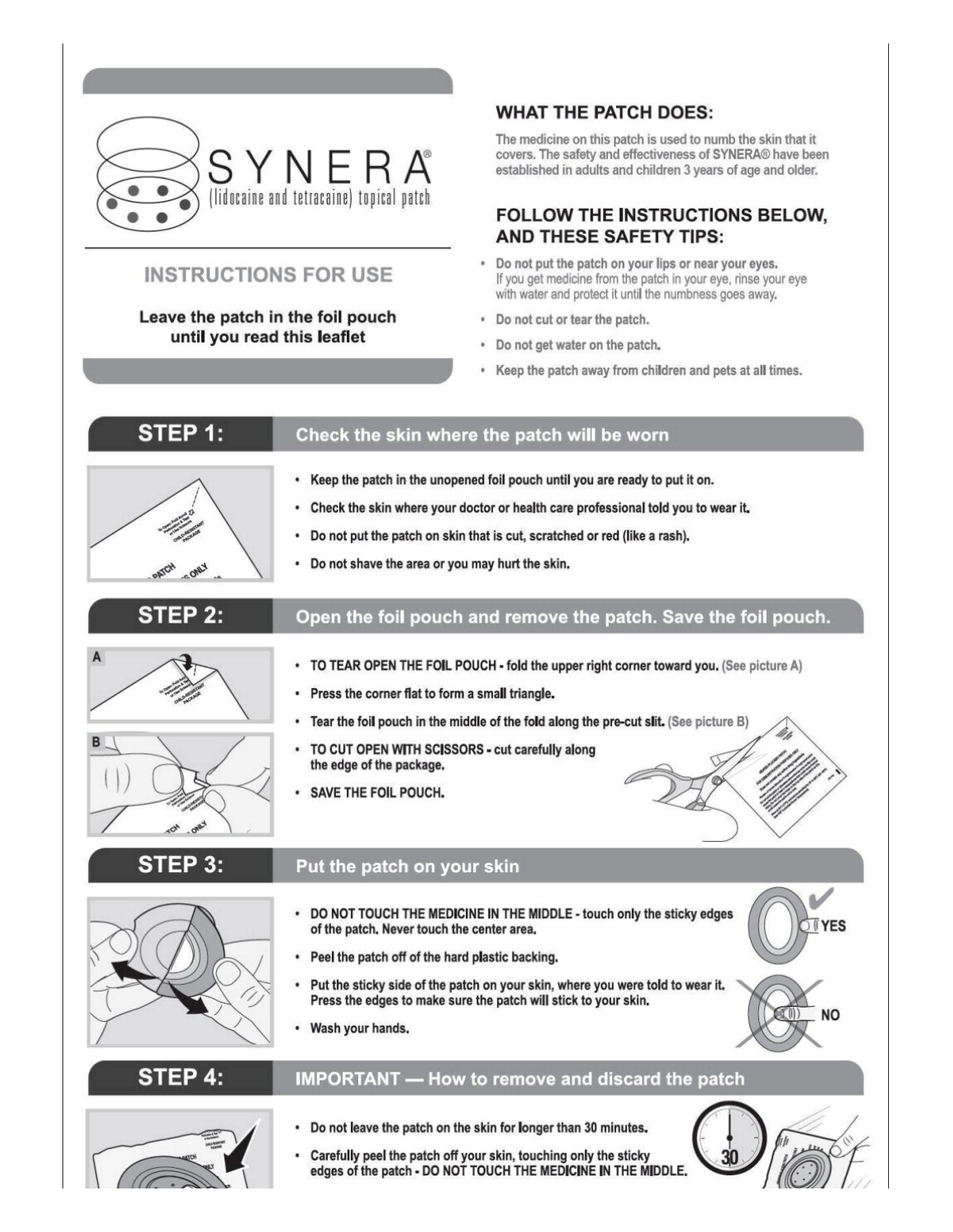|                                    | PRESS THE STICKY SIDE OF THE USED PATCH ONTO THE FOIL POUCH.<br>THROW FOIL POUCH WITH PATCH ATTACHED, AND HARD PLASTIC<br>BACKING, IN THE GARBAGE so children and pets cannot reach it.<br>Wash your hands.                                                                                                                                                                                                                                                                                                                                        |
|------------------------------------|----------------------------------------------------------------------------------------------------------------------------------------------------------------------------------------------------------------------------------------------------------------------------------------------------------------------------------------------------------------------------------------------------------------------------------------------------------------------------------------------------------------------------------------------------|
| <b>While wearing</b><br>the patch: | Do not put the patch on your lips or near your eyes.<br>If you get medicine from the patch in your eye, rinse it with water until the numbness goes away.<br>Do not cut or tear the patch,<br>Do not get water on the patch. Keep the patch dry. Do not cover the small holes on the outside of the patch.<br>If you applied the patch to the back of your hand, wash your hands carefully.<br>If your skin hurts or burns too much, you should take the patch off.<br>17, 2014<br>It is normal for the skin to feel warm, but it should not burn. |
| After the patch<br>is removed:     | Rev. February<br>Be careful with your skin after the patch is removed. The skin that was covered by the patch stays numb<br>and you won't be able to feel pain right away. Do not scratch or let this skin touch hot or cold things.                                                                                                                                                                                                                                                                                                               |

# **PRINCIPAL DISPLAY PANEL - CARTON LABEL**

NDC 10885-002-10

SYNERA ®

(lidocaine 70 mg and tetracaine 70 mg) topical patch

Contents: TEN (10) Patches

Galen US Incorporated



**POUCH LABEL - FRONT**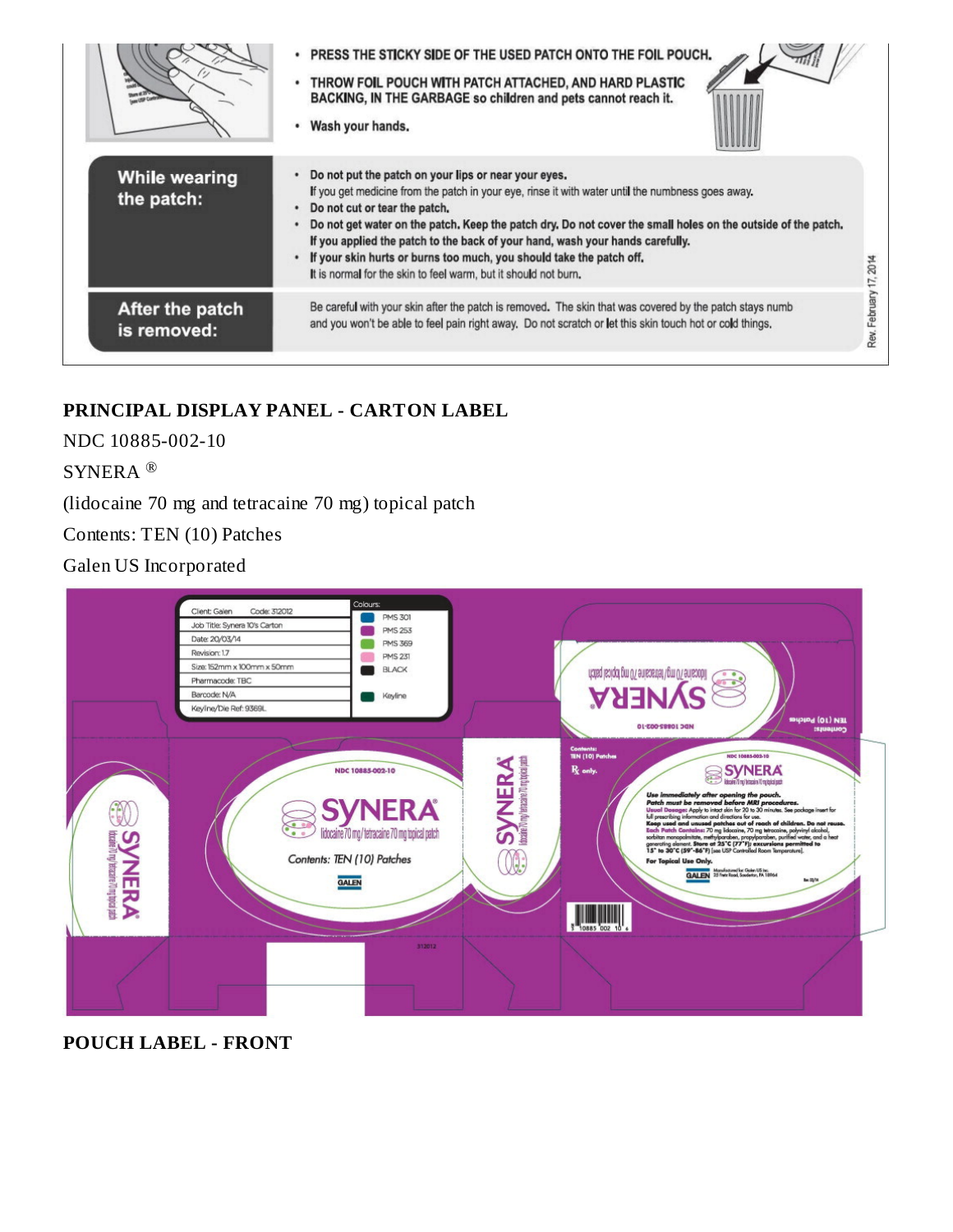

**POUCH LABEL - BACK**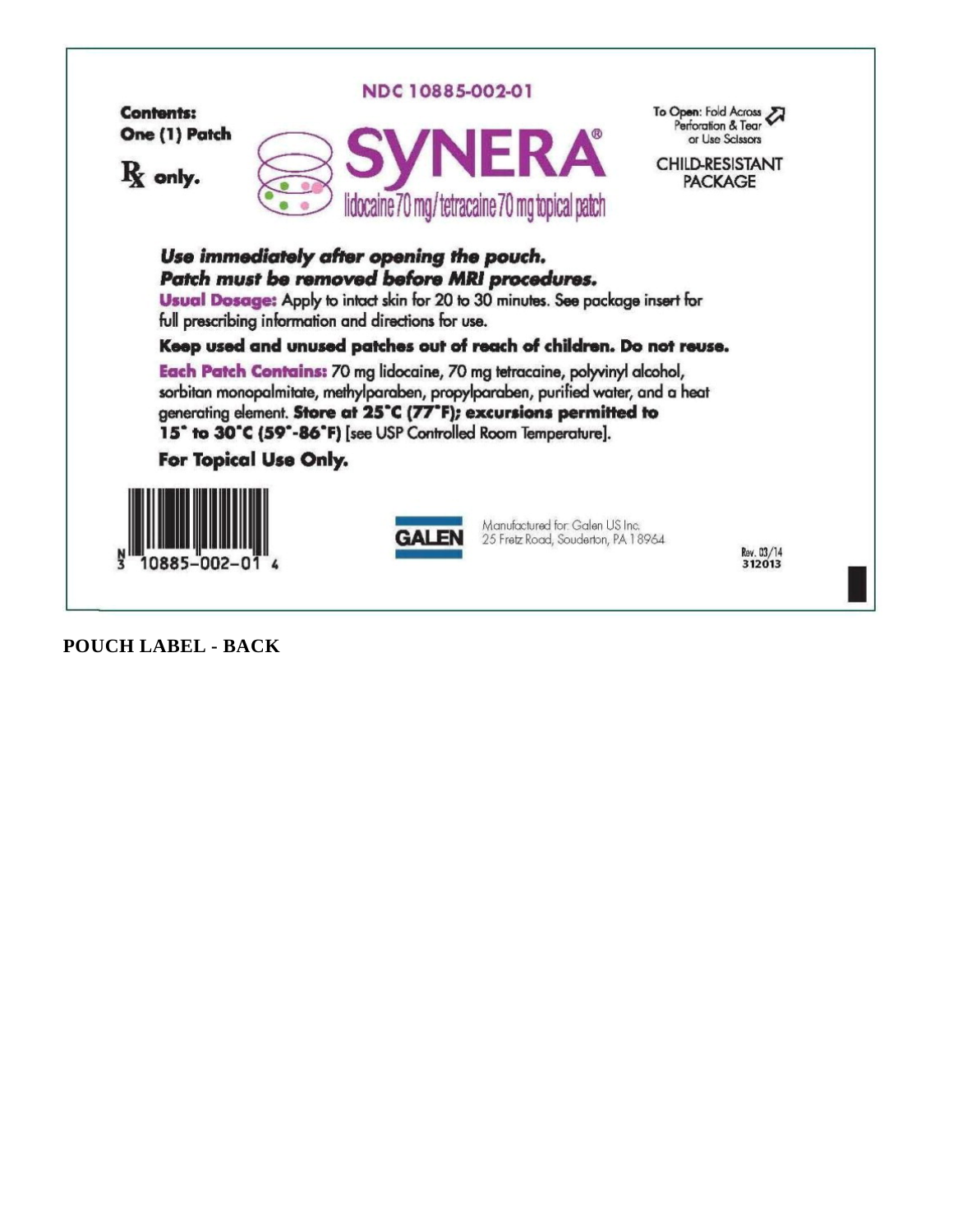

311941

311941

| <b>SYNERA</b>                                                                     |                         |  |                          |       |               |  |
|-----------------------------------------------------------------------------------|-------------------------|--|--------------------------|-------|---------------|--|
| lidocaine and tetracaine patch                                                    |                         |  |                          |       |               |  |
|                                                                                   |                         |  |                          |       |               |  |
| <b>Product Information</b>                                                        |                         |  |                          |       |               |  |
| Product Type                                                                      | HUMAN PRESCRIPTION DRUG |  | Item Code (Source)       |       | NDC:10885-002 |  |
| <b>Route of Administration</b>                                                    | <b>CUTANEOUS</b>        |  |                          |       |               |  |
|                                                                                   |                         |  |                          |       |               |  |
|                                                                                   |                         |  |                          |       |               |  |
| <b>Active Ingredient/Active Moiety</b>                                            |                         |  |                          |       |               |  |
| <b>Ingredient Name</b>                                                            |                         |  | <b>Basis of Strength</b> |       | Strength      |  |
| LIDO CAINE (UNII: 98 PI200987) (LIDO CAINE - UNII: 98 PI200987)                   |                         |  | <b>LIDOCAINE</b>         |       | 70 mg         |  |
| TETRACAINE (UNII: 0619F35CGV) (TETRACAINE - UNII:0619F35CGV)<br><b>TETRACAINE</b> |                         |  |                          | 70 mg |               |  |
|                                                                                   |                         |  |                          |       |               |  |
|                                                                                   |                         |  |                          |       |               |  |
| <b>Inactive Ingredients</b>                                                       |                         |  |                          |       |               |  |
|                                                                                   | <b>Ingredient Name</b>  |  |                          |       | Strength      |  |
| POLYVINYL ALCOHOL, UNSPECIFIED (UNII: 532B59J990)                                 |                         |  |                          |       |               |  |
| SORBITAN MONOPALMITATE (UNII: 77K6Z421KU)                                         |                         |  |                          |       |               |  |
| WATER (UNII: 059QF0KO0R)                                                          |                         |  |                          |       |               |  |
| METHYLPARABEN (UNII: A2I8C7H19T)                                                  |                         |  |                          |       |               |  |
| PROPYLPARABEN (UNII: Z8IX2SC1OH)                                                  |                         |  |                          |       |               |  |
|                                                                                   |                         |  |                          |       |               |  |